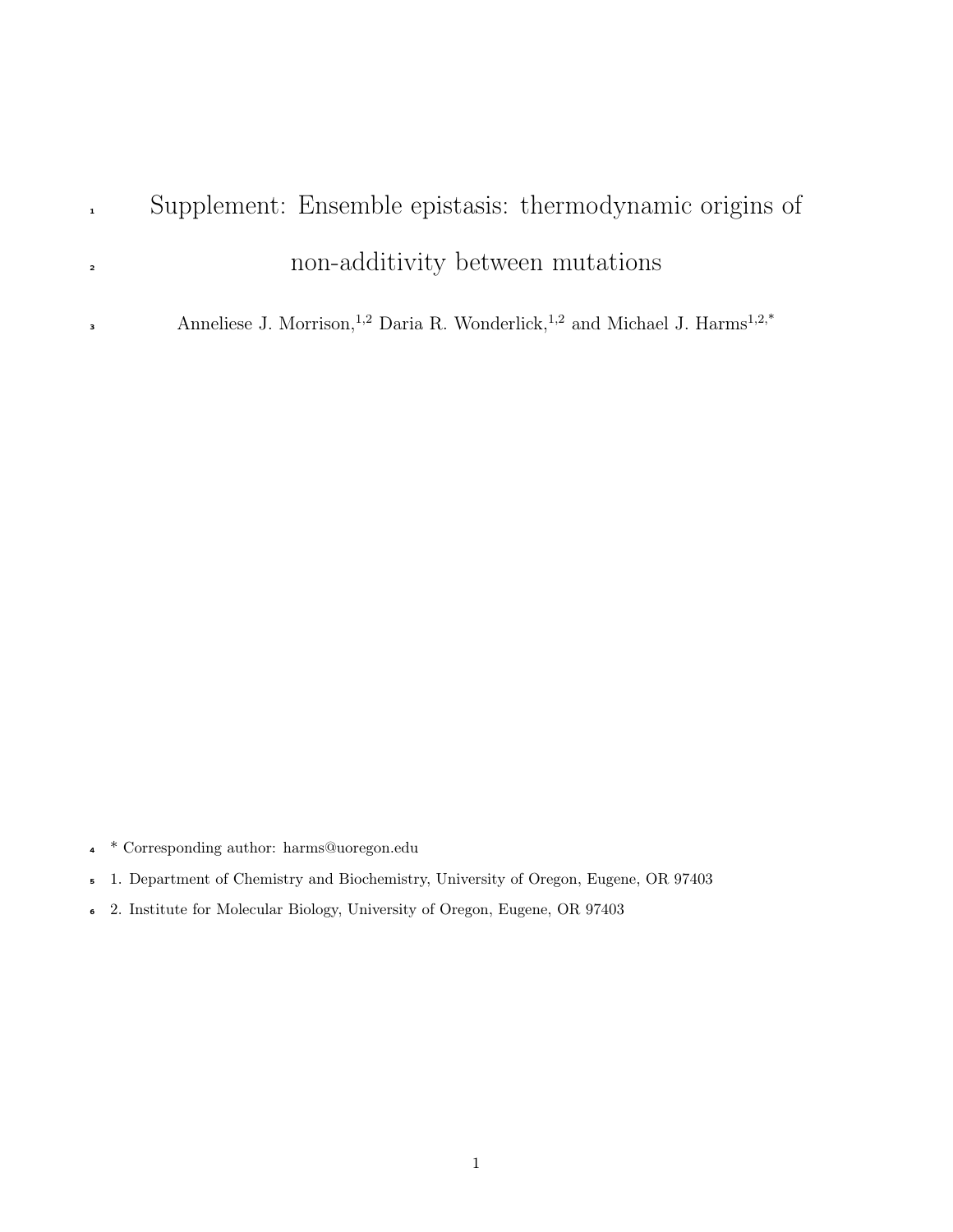### <sup>7</sup> 1 Ensemble epistasis requires three or more structures:

**8** The definition of the Boltzmann-weighted stability of structures j and k for some genotype is (Equation 3):

$$
\left\langle \Delta G_{j,k}^{genotype} \right\rangle = - R T ln \left( e^{- \Delta G_{j}^{genotype} / RT} + e^{- \Delta G_{k}^{genotype} / RT} \right)
$$

• If  $\Delta G_k \gg \Delta G_j$ , structure k is not appreciably populated; we set the second term to 0.

$$
\left\langle \Delta G_{j,k}^{genotype} \right\rangle = -RTln\left(e^{-\Delta G_j^{genotype}/RT}\right)
$$
  

$$
\left\langle \Delta G_{j,k}^{genotype} \right\rangle = \Delta G_j^{genotype}
$$

10

11 Now we have a two-state system, populating only structures i and j.  $\Delta G_j^{Ab}$  is given by the free energy of the  $12$  wildtype structure perturbed by mutation A:

$$
\Delta G_j^{Ab} = \Delta G_j^{ab} + \Delta \Delta G_{A,j}^{ab}.
$$

13 Substituting expressions for the free energy of each genotype into our expression for  $\beta_{AB}$ , we find that all of <sup>14</sup> the terms cancel:

$$
\beta_{AB} = \left(\Delta G_j^{ab} + \Delta \Delta G_{A,j}^{ab} - \Delta G_j^{ab}\right) + \left(\Delta G_j^{ab} + \Delta \Delta G_{B,j}^{ab} - \Delta G_j^{ab}\right) - \left(\Delta G_j^{ab} + \Delta \Delta G_{A,j}^{ab} + \Delta \Delta G_{B,j}^{ab} - \Delta G_j^{ab}\right),
$$

<sup>15</sup> yielding

 $\beta_{AB}=0.$ 

<sup>16</sup> Thus, two-state systems cannot exhibit ensemble epistasis.

## <sup>17</sup> 2 Ensemble epistasis requires mutations have differential effects:

- **18** We set  $\Delta \Delta G_{B,j}^{ab} = \Delta \Delta G_{B,k}^{ab} = \Delta \Delta G_B^{ab}$  for mutation B, while allowing mutation A to have different effects **on** each structure:  $\Delta \Delta G_{A,j}^{ab} \neq \Delta \Delta G_{A,k}^{ab}$ .
- 20 Consider the effect of  $B$  in the  $ab$  background:

$$
\left\langle \Delta G_{j,k}^{aB}\right\rangle =-RTln\left(e^{-\left(\Delta G_{j}^{ab}+\Delta\Delta G_{B}^{ab}\right)/RT}+e^{-\left(\Delta G_{k}^{ab}+\Delta\Delta G_{B}^{ab}\right)/RT}\right)
$$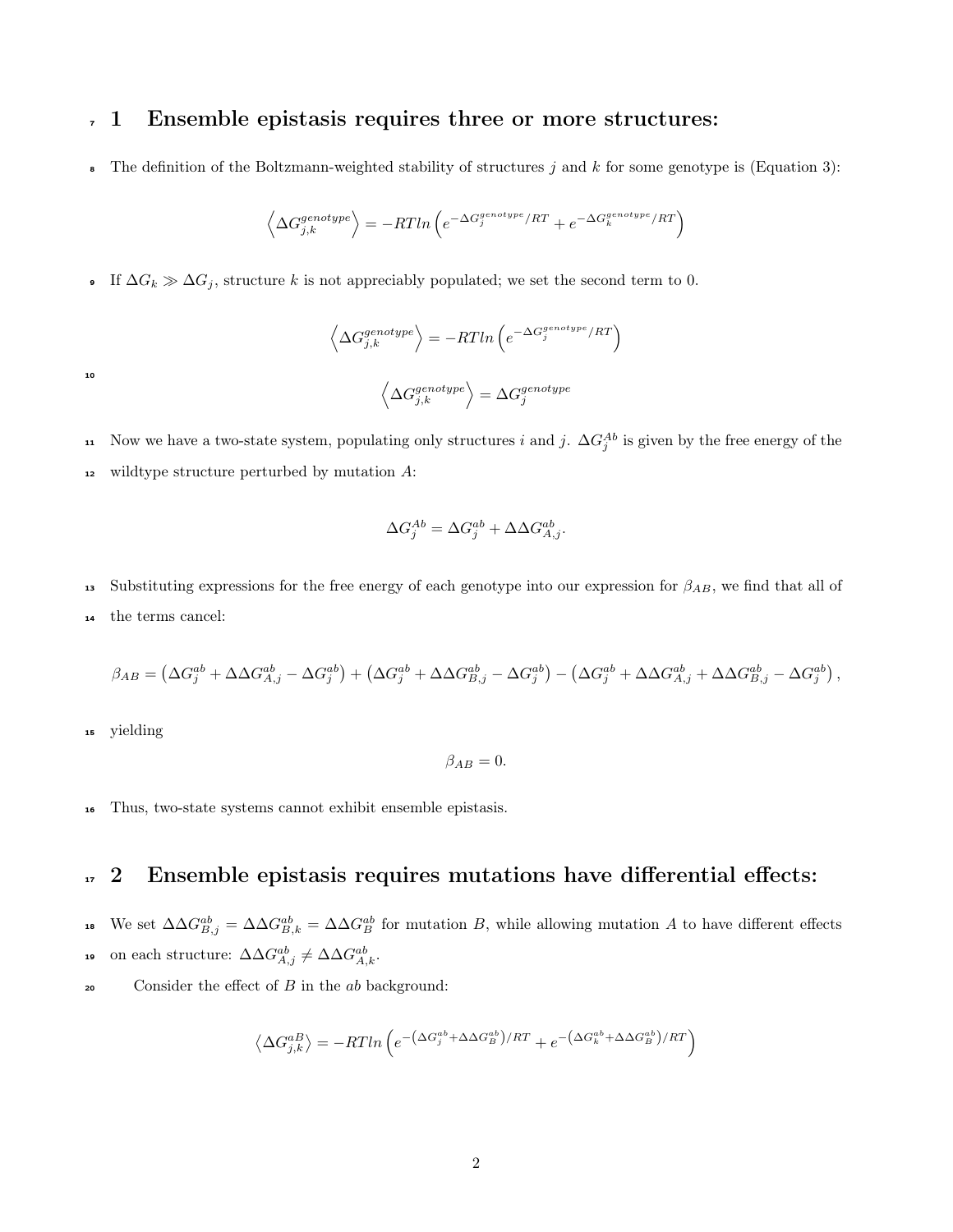21 We can factor out  $\Delta \Delta G_B^{ab}$ :

$$
\langle \Delta G_{j,k}^{aB} \rangle = -RTln \left( e^{-\Delta\Delta G_B^{ab}/RT} e^{-\Delta G_j^{ab}/RT} + e^{-\Delta\Delta G_B^{ab}/RT} e^{-\Delta G_k^{ab}/RT} \right)
$$
  
\n
$$
\langle \Delta G_{j,k}^{aB} \rangle = -RTln \left( e^{-\Delta\Delta G_B^{ab}/RT} \left( e^{-\Delta G_j^{ab}/RT} + e^{-\Delta G_k^{ab}/RT} \right) \right)
$$
  
\n
$$
\langle \Delta G_{j,k}^{aB} \rangle = -RTln \left( e^{-\Delta\Delta G_B^{ab}/RT} \right) - RTln \left( e^{-\Delta G_j^{ab}/RT} + e^{-\Delta G_k^{ab}/RT} \right)
$$
  
\n
$$
\langle \Delta G_{j,k}^{aB} \rangle = \Delta\Delta G_B^{ab} - RTln \left( e^{-\Delta G_j^{ab}/RT} + e^{-\Delta G_k^{ab}/RT} \right)
$$
  
\n
$$
\langle \Delta G_{j,k}^{aB} \rangle = \Delta\Delta G_B^{ab} + \langle \Delta G_{j,k}^{ab} \rangle.
$$

 $\,$  consider the effect of  $B$  in the  $Ab$  background:

$$
\left\langle \Delta G_{j,k}^{AB}\right\rangle=-RTln\left(e^{-\left(\Delta G_{j}^{ab}+\Delta\Delta G_{A,j}^{ab}+\Delta\Delta G_{B}^{ab}\right)/RT}+e^{-\left(\Delta G_{k}^{ab}+\Delta\Delta G_{A,k}^{ab}+\Delta\Delta G_{B}^{ab}\right)/RT}\right).
$$

27 Again, we factor out  $\Delta \Delta G_B^{ab}$ :

$$
\langle \Delta G_{j,k}^{AB} \rangle = -RTln\left(\left(e^{-\Delta\Delta G_{B,j}^{ab}/RT}\right)e^{-\left(\Delta G_{j}^{ab} + \Delta\Delta G_{A,j}^{ab}\right)/RT} + \left(e^{-\Delta\Delta G_{B,j}^{ab}/RT}\right)e^{-\left(\Delta G_{k}^{ab} + \Delta\Delta G_{A,k}^{ab}\right)/RT}\right)
$$
  
\n28  
\n
$$
\langle \Delta G_{j,k}^{AB} \rangle = -RTln\left(\left(e^{-\Delta\Delta G_{B,j}^{ab}/RT}\right)\left(e^{-\left(\Delta G_{j}^{ab} + \Delta\Delta G_{A,j}^{ab}\right)/RT} + e^{-\left(\Delta G_{k}^{ab} + \Delta\Delta G_{A,k}^{ab}\right)/RT}\right)\right)
$$
  
\n29  
\n
$$
\langle \Delta G_{j,k}^{AB} \rangle = -RTln\left(e^{-\Delta\Delta G_{B,j}^{ab}/RT}\right) - RTln\left(e^{-\left(\Delta G_{j}^{ab} + \Delta\Delta G_{A,j}^{ab}\right)/RT} + e^{-\left(\Delta G_{k}^{ab} + \Delta\Delta G_{A,k}^{ab}\right)/RT}\right)
$$
  
\n30  
\n31  
\n
$$
\langle \Delta G_{j,k}^{AB} \rangle = \Delta\Delta G_{B,j}^{ab} - RTln\left(e^{-\left(\Delta G_{j}^{ab} + \Delta\Delta G_{A,j}^{ab}\right)/RT} + e^{-\left(\Delta G_{k}^{ab} + \Delta\Delta G_{A,k}^{ab}\right)/RT}\right)
$$
  
\n31  
\n
$$
\langle \Delta G_{j,k}^{AB} \rangle = \Delta\Delta G_{B,j}^{ab} + \langle \Delta G_{j,k}^{Ab} \rangle.
$$

s Substitute expressions for  $\left\langle \Delta G_{j,k}^{aB} \right\rangle$  and  $\left\langle \Delta G_{j,k}^{AB} \right\rangle$  into the expression for  $\beta_{AB}$  (Equation 9):

$$
\beta_{AB} = (\langle \Delta G_{j,k}^{Ab} \rangle - \langle \Delta G_{j,k}^{ab} \rangle) + (\langle \Delta G_{j,k}^{aB} \rangle - \langle \Delta G_{j,k}^{ab} \rangle) - (\langle \Delta G_{j,k}^{AB} \rangle - \langle \Delta G_{j,k}^{ab} \rangle)
$$

33

$$
\beta_{AB} = \left( \left\langle \Delta G_{j,k}^{Ab} \right\rangle - \left\langle \Delta G_{j,k}^{ab} \right\rangle \right) + \left( \Delta \Delta G_B^{ab} + \left\langle \Delta G_{j,k}^{ab} \right\rangle - \left\langle \Delta G_{j,k}^{ab} \right\rangle \right) - \left( \Delta \Delta G_{B,j}^{ab} + \left\langle \Delta G_{j,k}^{Ab} \right\rangle - \left\langle \Delta G_{j,k}^{ab} \right\rangle \right).
$$

<sup>34</sup> All terms cancel, yielding:

 $\beta_{AB}=0.$ 

<sup>35</sup> Mutations must have differential effects on two ore more structures to observe ensemble epistasis.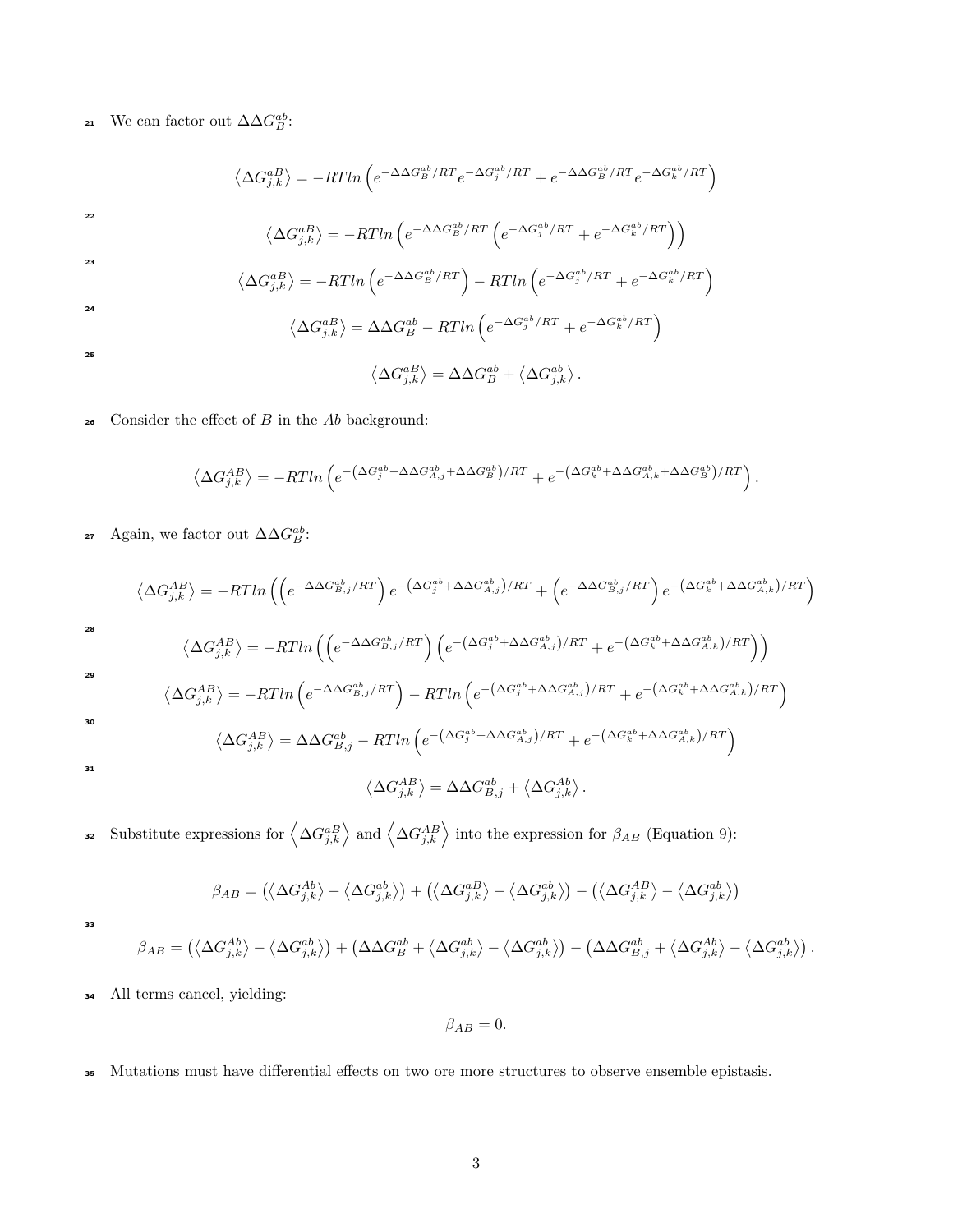## <sup>36</sup> 3 Ensembles can lead to high-order epistasis

<sup>37</sup> In this, we consider mutations at three sites as an extension of the two-site case. Below is a table describing

<sup>38</sup> the three-mutation case, directly paralleling the two-site case in Table 1.

| 39        |                                                                                                   |                                                                                                                                                     |
|-----------|---------------------------------------------------------------------------------------------------|-----------------------------------------------------------------------------------------------------------------------------------------------------|
| genotype  | $\Delta G$                                                                                        | model                                                                                                                                               |
| abc       | $\alpha_{abc}$                                                                                    | $\Delta G_i^{abc} - \left\langle \Delta G_{j,k}^{abc}\right\rangle$                                                                                 |
| Abc       | $\alpha_{abc} + \beta_A$                                                                          | $\Delta G_i^{abc}+\Delta \Delta G_{A,i}^{abc}-\left\langle \Delta G_{j,k}^{Abc}\right\rangle$                                                       |
| aBc       | $\alpha_{abc} + \beta_B$                                                                          | $\Delta G_i^{abc}+\Delta \Delta G_{B,i}^{abc}-\left\langle \Delta G_{j,k}^{aBc}\right\rangle$                                                       |
| 4 $abC$   | $\alpha_{abc} + \beta_C$                                                                          | $\Delta G_i^{abc}+\Delta \Delta G_{B,i}^{abc}-\left\langle \Delta G_{i,k}^{abc}\right\rangle$                                                       |
| ABC       | $\alpha_{abc} + \beta_A + \beta_B + \beta_{AB}$                                                   | $\Delta G_i^{abc} + \Delta \Delta G_{A,i}^{abc} + \Delta \Delta G_{B,i}^{abc} - \langle \Delta G_{i,k}^{ABC} \rangle$                               |
| AbC       | $\alpha_{abc} + \beta_A + \beta_C + \beta_{AC}$                                                   | $\Delta G_i^{abc} + \Delta \Delta G_{A,i}^{abc} + \Delta \Delta G_{C,i}^{abc} - \langle \Delta G_{i,k}^{AbC} \rangle$                               |
| aBC       | $\alpha_{abc} + \beta_B + \beta_C + \beta_{BC}$                                                   | $\Delta G_i^{abc} + \Delta \Delta G_{B,i}^{abc} + \Delta \Delta G_{C,i}^{abc} - \langle \Delta G_{j,k}^{aBC} \rangle$                               |
| ABC<br>41 | $\alpha_{abc} + \beta_A + \beta_B + \beta_C + \beta_{AB} + \beta_{AC} + \beta_{BC} + \beta_{ABC}$ | $\Delta G_i^{abc} + \Delta \Delta G_{A,i}^{abc} + \Delta \Delta G_{B,i}^{abc} + \Delta \Delta G_{C,i}^{abc} - \langle \Delta G_{j,k}^{ABC} \rangle$ |
|           |                                                                                                   |                                                                                                                                                     |

<sup>42</sup> We can solve for each coefficient in the epistatic model in thermodynamic terms:

$$
\alpha_{abc} = \Delta G_i^{abc} - \langle \Delta G_{j,k}^{abc} \rangle
$$

43

44

46

47

 $\beta_A = \Delta\Delta G_{A,i}^{abc} - \left( \left< \Delta G_{j,k}^{A b c} \right> - \left< \Delta G_{j,k}^{abc} \right> \right)$ 

$$
\beta_B = \Delta\Delta G_{B,i}^{abc} - \left(\left\langle\Delta G_{j,k}^{aBc}\right\rangle - \left\langle\Delta G_{j,k}^{abc}\right\rangle\right)
$$

$$
\beta_C = \Delta \Delta G_{C,i}^{abc} - \left( \left< \Delta G_{j,k}^{abc} \right> - \left< \Delta G_{j,k}^{abc} \right> \right)
$$

$$
\beta_{AB} = (\langle \Delta G_{j,k}^{A b c} \rangle - \langle \Delta G_{j,k}^{abc} \rangle) + (\langle \Delta G_{j,k}^{a B c} \rangle - \langle \Delta G_{j,k}^{abc} \rangle) - (\langle \Delta G_{j,k}^{A B c} \rangle - \langle \Delta G_{j,k}^{abc} \rangle)
$$

$$
\beta_{AC} = (\langle \Delta G_{j,k}^{A b c} \rangle - \langle \Delta G_{j,k}^{abc} \rangle) + (\langle \Delta G_{j,k}^{abc} \rangle - \langle \Delta G_{j,k}^{abc} \rangle) - (\langle \Delta G_{j,k}^{Ab c} \rangle - \langle \Delta G_{j,k}^{abc} \rangle)
$$

48

49

$$
\beta_{AC} = (\langle \Delta G_{j,k}^{abc} \rangle - \langle \Delta G_{j,k}^{abc} \rangle) + (\langle \Delta G_{j,k}^{abc} \rangle - \langle \Delta G_{j,k}^{abc} \rangle) - (\langle \Delta G_{j,k}^{abc} \rangle - \langle \Delta G_{j,k}^{abc} \rangle)
$$
\n
$$
\beta_{ABC} = -\left[ \left( \langle \Delta G_{j,k}^{Abc} \rangle - \langle \Delta G_{j,k}^{abc} \rangle \right) + \left( \langle \Delta G_{j,k}^{abc} \rangle - \langle \Delta G_{j,k}^{abc} \rangle \right) + \left( \langle \Delta G_{j,k}^{abc} \rangle - \langle \Delta G_{j,k}^{abc} \rangle \right) \right] + \rangle
$$
\n
$$
\left[ \left( \langle \Delta G_{j,k}^{ABC} \rangle - \langle \Delta G_{j,k}^{abc} \rangle \right) + \left( \langle \Delta G_{j,k}^{ABC} \rangle - \langle \Delta G_{j,k}^{abc} \rangle \right) + \left( \langle \Delta G_{j,k}^{ABC} \rangle - \langle \Delta G_{j,k}^{abc} \rangle \right) \right] - \rangle
$$
\n
$$
\left[ \left( \langle \Delta G_{j,k}^{ABC} \rangle - \langle \Delta G_{j,k}^{abc} \rangle \right) \right]
$$

<sup>50</sup> This shows, directly analogous to the pairwise epistatic case, that nonlinear perturbations of mutations to 51 unobserved structures j and k lead to a potentially non-zero three-way interaction term  $\beta_{ABC}$ .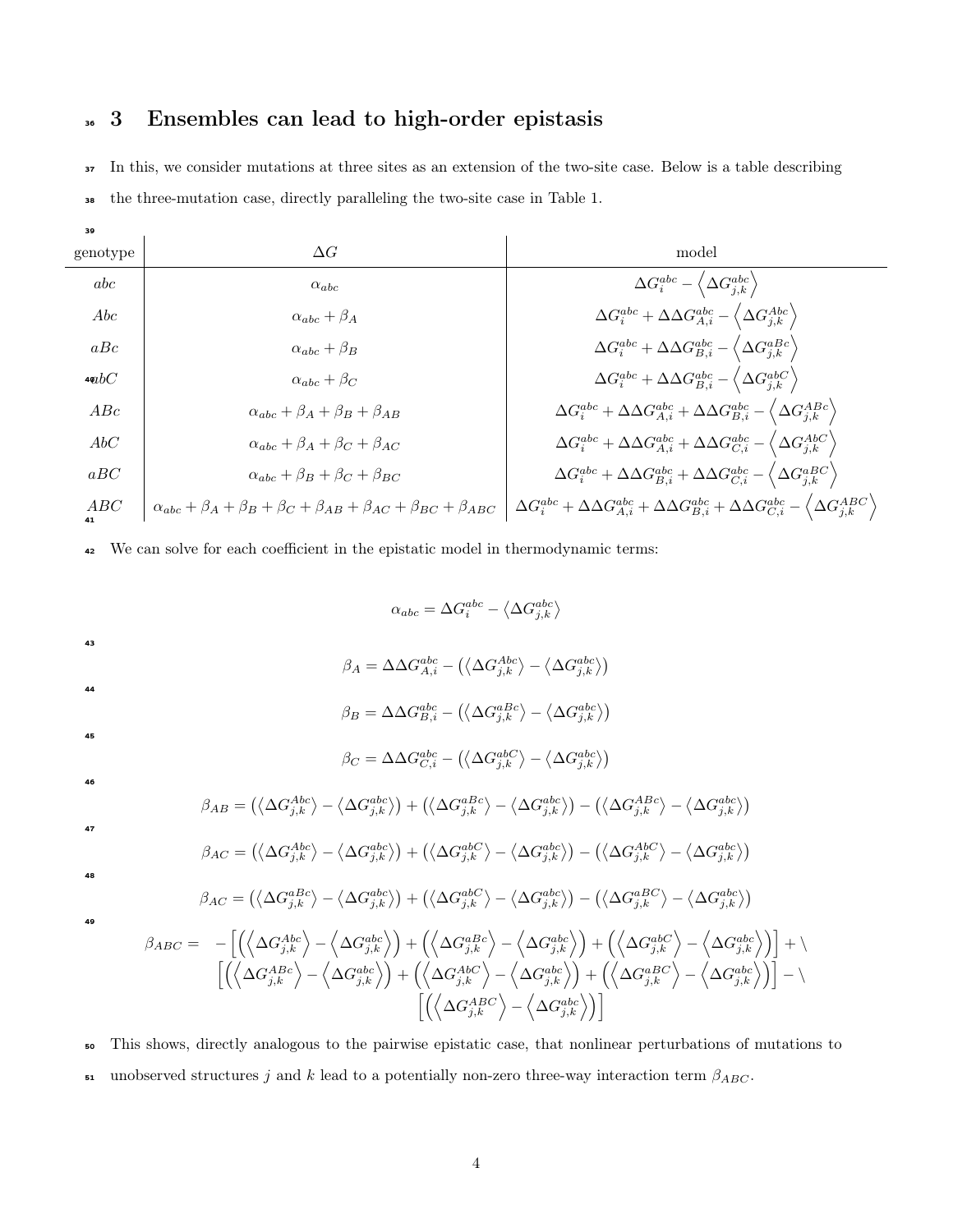## <sup>52</sup> 4 Ensemble Modeling

#### 53 4.1 Deriving model

54 S100A4 populates both a closed conformation  $(M)$  and an open conformation  $(M^*)$ , differentiated by exposure 55 of a hydrophobic cleft by rotation of two helices. In the absence of  $Ca^{2+}$ , M is favored over  $M^*$ .  $Ca^{2+}$  binds **56** cooperatively to four sites in the  $M^*$  state [Garrett et al., 2008]. The  $M^* \cdot (Ca^{2+})$ <sub>4</sub> and M species correspond  $\mathbf{I}$  to the "ca" and "apo" species from the main text. Finally, peptide binds preferentially to the  $M^*$  state. To <sup>58</sup> model the system, we make the following assumptions:

- $1. M$  is strongly favored over  $M^*$  in the absence of  $Ca^{2+}$ .
- $2. Ca^{2+}$  binds cooperatively at four equivalent sites on  $M^*$ .
- 61 3.  $Ca^{2+}$  binds much more tightly to  $M^*$  than M, allowing us to neglect the  $M \cdot Ca_4^{2+}$  state.
- $\epsilon_2$  4. peptide binds much more tightly to  $M^*$  than M, allowing us to neglect any  $M$  · peptide states.
- <sup>63</sup> With these assumptions, we can describe the system with the following scheme and equilibrium constants:

$$
M + 4Ca^{2+} \rightleftarrows M^* + 4Ca^{2+} \rightleftarrows M^* \cdot (Ca^{2+})_4
$$
  

$$
K_* = \frac{[M^*]}{[M]}
$$

64

$$
K_C = \frac{[M^* \cdot (Ca^{2+})_4]}{[M^*] [Ca^{2+}]^4}
$$

65 The stability of  $M^* \cdot (Ca^{2+})$ <sub>4</sub> relative to the other protein conformations is given by:

$$
\Delta G = -RTln\left(\frac{\left[M^* \cdot \left(Ca^{2+}\right)_4\right]}{\left[M\right] + \left[M^*\right]}\right).
$$

<sup>66</sup> Substitute the equilibrium constants and simplify:

$$
\Delta G = -RTln\left(\frac{[M^*]K_C [Ca^{2+}]^4}{[M]+[M^*]}\right),
$$
  

$$
\Delta G = -RTln\left(\frac{K_* [M]K_C [Ca^{2+}]^4}{[M]+K_*[M]}\right),
$$

67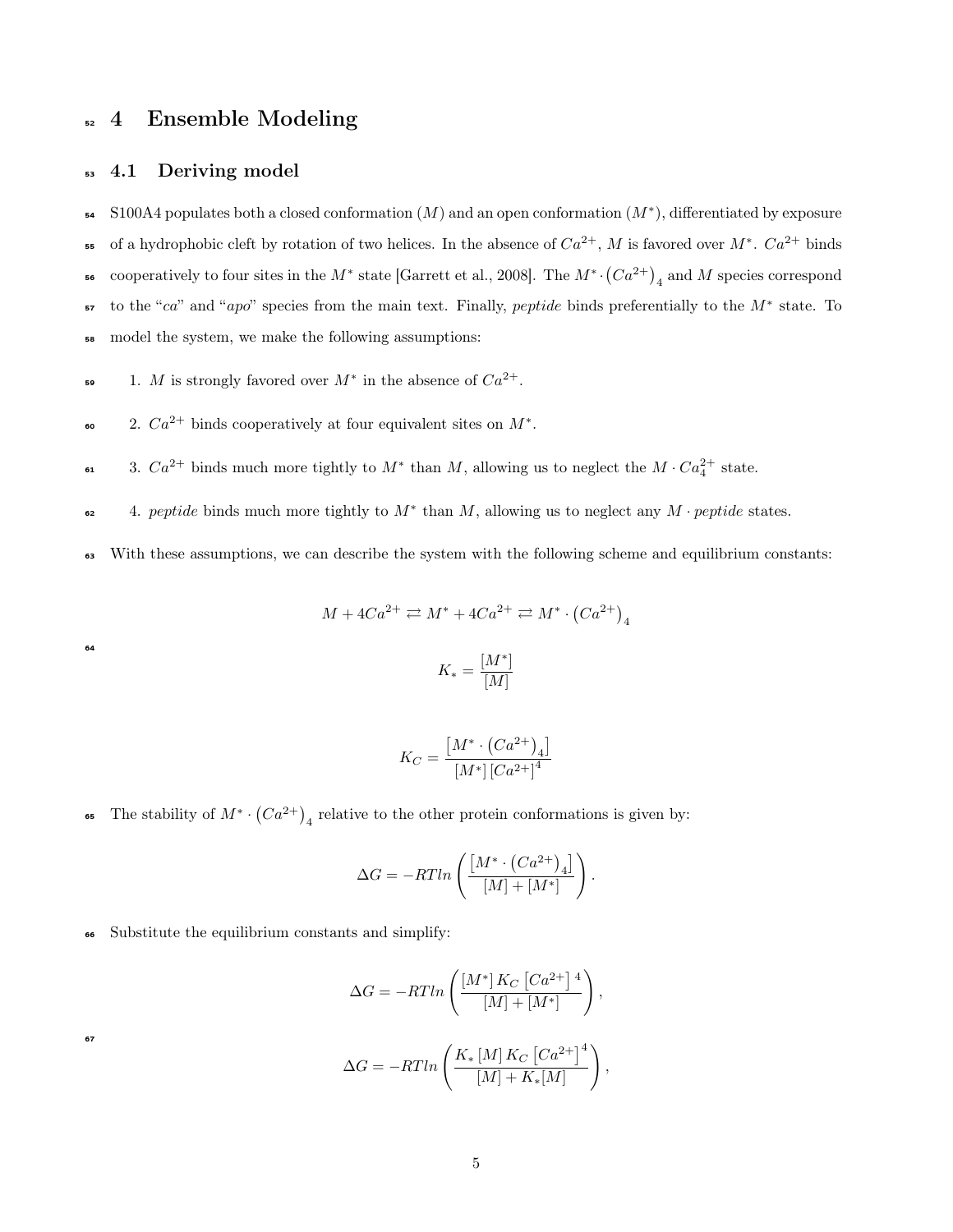68

$$
\Delta G = -RTln\left(\frac{K_* K_C \left[Ca^{2+}\right]^4}{1+K_*}\right).
$$

#### **Assume that K**<sup>\*</sup>  $\ll$  1, meaning that M is highly favored over  $M^*$  in the absence of  $Ca^{2+}$ :

$$
\Delta G \approx -RTln\left(\frac{K_* K_C \left[Ca^{2+}\right]^4}{1}\right) = -RTln\left(K_* K_C \left[Ca^{2+}\right]^4\right)
$$

$$
\Delta G = -RTln\left(K_*) - RTln\left(K_C\right) - RTln\left(\left[Ca^{2+}\right]^4\right)
$$

71

70

$$
\Delta G = -RTln(K_*) - RTln(K_C) - 4RTln([Ca^{2+}])
$$

72 Setting  $\mu_{Ca^{2+}} = RTln([Ca^{2+}])$ 

$$
\Delta G = \Delta G_* + \Delta G_C - 4\mu_{Ca^{2+}}
$$

<sup>73</sup>  $\Delta G_*$  is the stability of  $M^*$  relative to M in the absence of  $Ca^{2+}$ .  $\Delta G_C$  describes the affinity of the  $M^*$  state <sup>74</sup> for  $Ca^{2+}$ . The terms  $\Delta G_*$  and  $\Delta G_C$ , together, describe the intrinsic stability of the active, metal-bound <sup>75</sup> "ca" complex at a reference  $[Ca^{2+}]$ . We therefore define a new constant:

$$
\Delta G_{ca}^{\circ }\equiv \Delta G_{\ast }+\Delta G_{C}
$$

The final expression for  $\Delta G$  is:

$$
\Delta G_{ca}(\mu_{Ca^{2+}})=\Delta G^{\circ}_{ca}-4\mu_{Ca^{2+}}
$$

The microscopic free energy of the apo  $(M)$  state does not depend on the concentration of  $Ca^{2+}$ ; therefore,

78  $\Delta G_{apo}$  is a constant:

$$
\Delta G_{apo}(\mu_{Ca^{2+}})=\Delta G_{apo}^{\circ}
$$

#### <sup>79</sup> 4.2 Setting arbitrary offset

• We do not know  $\Delta G_{ca}^{\circ}$  or  $\Delta G_{apo}^{\circ}$ . We do know, however, that at a low calcium concentration  $\Delta G_{apo}(\mu_{Ca^{2+}})$  ≪ •  $\Delta G_{ca}(\mu_{Ca^{2+}})$  (meaning, the M form is favored over M<sup>\*</sup> at low calcium). We also know that  $\Delta G_{ca}(\mu_{Ca^{2+}})$ • will increase linearly relative to  $\Delta G^{\circ}_{apo}$  as a function of  $\mu_{Ca^{2+}}$ . If we do not care about the absolute value <sup>83</sup> of  $[Ca^{2+}]$  at which the system transitions between favoring apo and pep, we can choose arbitrary values for <sup>84</sup>  $\Delta G_{ca}^{\circ}$  and  $\Delta G_{apo}^{\circ}$  and then still calculate how epistasis should change as a function of  $\mu_{Ca^{2+}}$  for the protein.

$$
\text{ss} \quad \text{For convenience, we set } \Delta G_{apo}^{\circ} = 0 \text{ and } \Delta G_{ca}^{\circ} = 10 \text{ at } \mu_{Ca^{2+}} = 0.
$$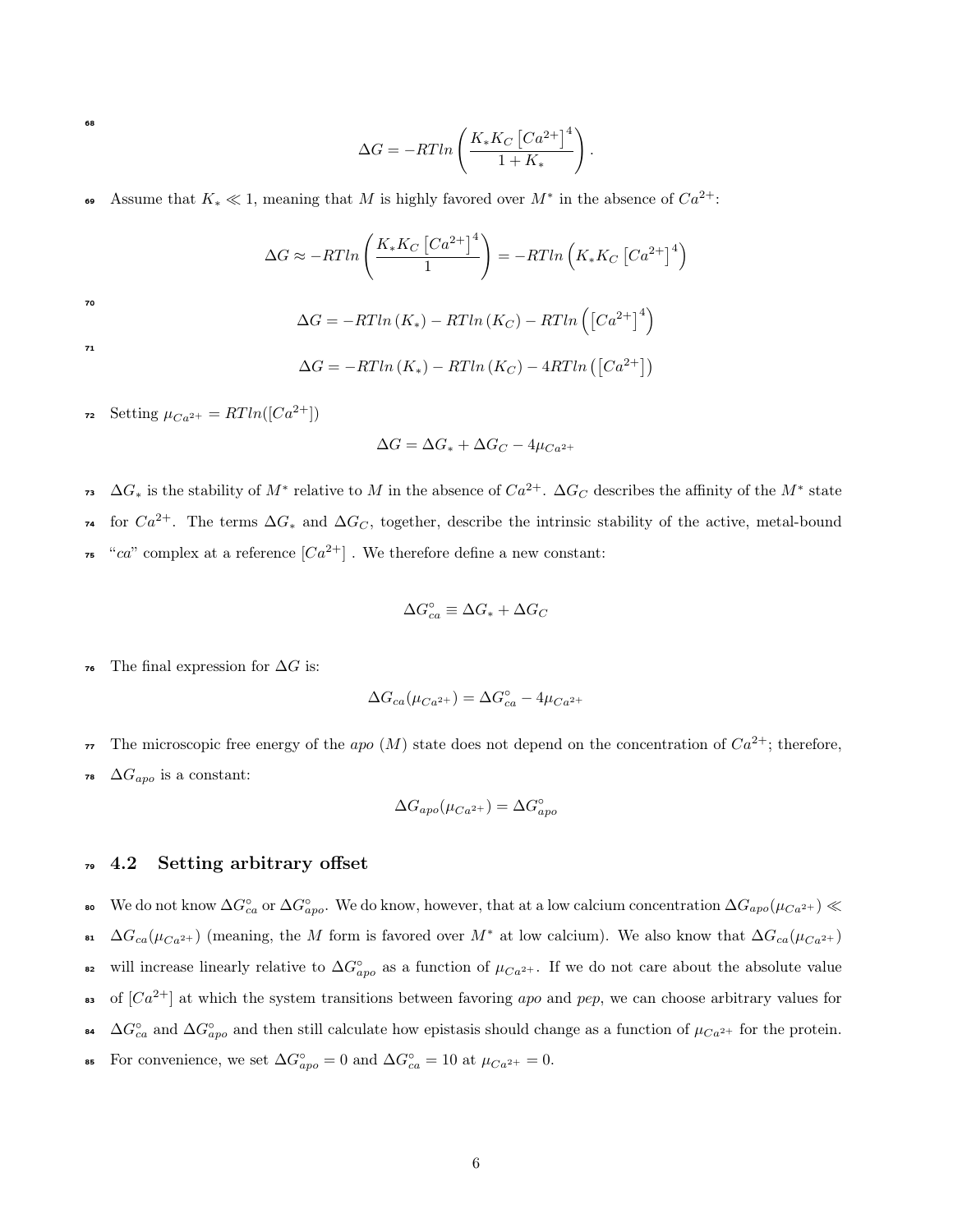## <sup>86</sup> 4.3 Modeling mutant cycles

<sup>87</sup> ab genotype:

$$
\Delta G_{ca}^{ab}(\mu_{Ca^{2+}}) = \Delta G_{ca}^{\circ} - 4\mu_{Ca^{2+}}
$$
  

$$
\Delta G_{apo}^{ab} = \Delta G_{apo}^{\circ}
$$
  

$$
\langle \Delta G_{apo,ca}^{ab} \rangle (\mu_{Ca^{2+}}) = -RTln \left( e^{-(\Delta G_{ca}^{\circ} - 4\mu_{Ca^{2+}})/RT} + e^{-(\Delta G_{apo}^{\circ})/RT} \right)
$$

 $\bullet$   $Ab$  genotype:

$$
\Delta G_{Ab,ca}(\mu_{Ca^{2+}}) = \Delta G_{ca}^{\circ} - 4\mu_{Ca^{2+}} + \Delta \Delta G_{A,ca}^{ab}
$$

91

92

88

89

$$
\Delta G_{Ab,apo}=\Delta G_{apo}^\circ+\Delta \Delta G_{A,apo}^{ab}
$$

$$
\left\langle \Delta G_{apo,ca}^{Ab} \right\rangle(\mu_{Ca^{2+}})=-R T ln \left(e^{-\left(\Delta G_{ca}^{\circ}-4\mu_{Ca^{2+}}+\Delta \Delta G_{A,ca}^{ab}\right)/RT}+e^{-\left(\Delta G_{apo}^{\circ}+\Delta \Delta G_{A,apo}^{ab}\right)/RT}\right)
$$

 $\mathfrak{g}_3$  aB genotype:

$$
\Delta G_{aB,ca}(\mu_{Ca^{2+}}) = \Delta G_{ca}^{\circ} - 4\mu_{Ca^{2+}} + \Delta \Delta G_{B,ca}
$$

94

95

$$
\Delta G_{aB,apo} = \Delta G_{apo}^{\circ} + \Delta \Delta G_{B,apo}
$$

$$
\langle \Delta G_{apo,ca}^{aB} \rangle (\mu_{Ca^{2+}}) = -RTln \left( e^{-(\Delta G_{ca}^{\circ} - 4\mu_{Ca^{2+}} + \Delta \Delta G_{B,ca})/RT} + e^{-(\Delta G_{apo}^{\circ} + \Delta \Delta G_{B,apo})/RT} \right)
$$

<sup>96</sup> AB genotype:

$$
\Delta G_{AB,ca}(\mu_{Ca^{2+}}) = \Delta G_{ca}^{\circ} - 4\mu_{Ca^{2+}} + \Delta \Delta G_{A,ca} + \Delta \Delta G_{B,ca}
$$

97

$$
\Delta G_{AB,apo} = \Delta G_{apo}^{\circ} + \Delta \Delta G_{A,apo} + \Delta \Delta G_{B,apo}
$$

98

$$
\left\langle \Delta G_{apo,ca}^{AB} \right\rangle (\mu_{Ca^{2+}}) = -RTln \left( e^{-(\Delta G_{ca}^{0} - 4\mu_{Ca^{2+}} + \Delta\Delta G_{A,ca} + \Delta\Delta G_{B,ca})/RT} + e^{-(\Delta G_{apo}^{0} + \Delta\Delta G_{A,apo} + \Delta\Delta G_{B,apo})/RT} \right)
$$

**99** Final expression for  $\mu_{Ca^{2+}}$ -dependence of  $\beta_{AB}$ :

$$
\beta_{AB}(\mu_{Ca^{2+}}) = (\langle \Delta G_{ca,apo}^{Ab} \rangle - \langle \Delta G_{ca,apo}^{ab} \rangle) + (\langle \Delta G_{ca,apo}^{aB} \rangle - \langle \Delta G_{ca,apo}^{ab} \rangle) - (\langle \Delta G_{ca,apo}^{AB} \rangle - \langle \Delta G_{ca,apo}^{ab} \rangle)
$$